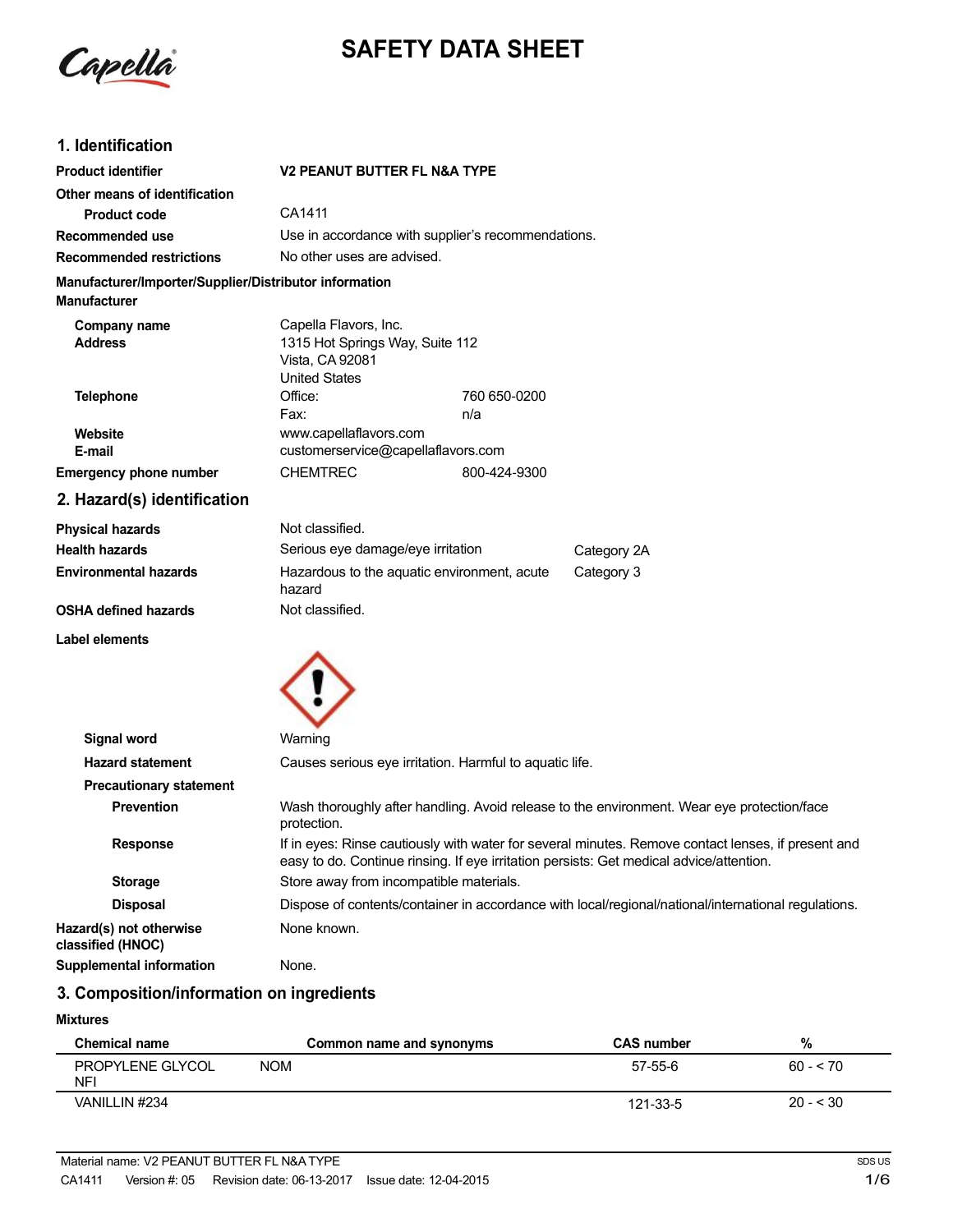| <b>Chemical name</b>                                                         | Common name and synonyms                                                                                                                                                                                                                                                                                                                                                                                                               | <b>CAS number</b> | $\%$     |
|------------------------------------------------------------------------------|----------------------------------------------------------------------------------------------------------------------------------------------------------------------------------------------------------------------------------------------------------------------------------------------------------------------------------------------------------------------------------------------------------------------------------------|-------------------|----------|
| <b>BENZYL ALCOHOL</b><br>NOM NFI                                             | #38                                                                                                                                                                                                                                                                                                                                                                                                                                    | 100-51-6          | $5 - 10$ |
| Other components below reportable levels                                     |                                                                                                                                                                                                                                                                                                                                                                                                                                        |                   | $5 - 10$ |
|                                                                              | *Designates that a specific chemical identity and/or percentage of composition has been withheld as a trade secret.                                                                                                                                                                                                                                                                                                                    |                   |          |
| 4. First-aid measures                                                        |                                                                                                                                                                                                                                                                                                                                                                                                                                        |                   |          |
| <b>Inhalation</b>                                                            | Move to fresh air. Call a physician if symptoms develop or persist.                                                                                                                                                                                                                                                                                                                                                                    |                   |          |
| <b>Skin contact</b>                                                          | Wash off with soap and water. Get medical attention if irritation develops and persists.                                                                                                                                                                                                                                                                                                                                               |                   |          |
| Eye contact                                                                  | Immediately flush eyes with plenty of water for at least 15 minutes. Remove contact lenses, if<br>present and easy to do. Continue rinsing. If eye irritation persists: Get medical advice/attention.                                                                                                                                                                                                                                  |                   |          |
| Ingestion                                                                    | Rinse mouth. Get medical attention if symptoms occur.                                                                                                                                                                                                                                                                                                                                                                                  |                   |          |
| <b>Most important</b><br>symptoms/effects, acute and<br>delayed              | Severe eye irritation. Symptoms may include stinging, tearing, redness, swelling, and blurred<br>vision.                                                                                                                                                                                                                                                                                                                               |                   |          |
| Indication of immediate<br>medical attention and special<br>treatment needed | Provide general supportive measures and treat symptomatically. Keep victim under observation.<br>Symptoms may be delayed.                                                                                                                                                                                                                                                                                                              |                   |          |
| <b>General information</b>                                                   | Ensure that medical personnel are aware of the material(s) involved, and take precautions to<br>protect themselves.                                                                                                                                                                                                                                                                                                                    |                   |          |
| 5. Fire-fighting measures                                                    |                                                                                                                                                                                                                                                                                                                                                                                                                                        |                   |          |
| Suitable extinguishing media                                                 | Alcohol resistant foam. Powder. Carbon dioxide (CO2).                                                                                                                                                                                                                                                                                                                                                                                  |                   |          |
| Unsuitable extinguishing<br>media                                            | Do not use water jet as an extinguisher, as this will spread the fire.                                                                                                                                                                                                                                                                                                                                                                 |                   |          |
| Specific hazards arising from<br>the chemical                                | During fire, gases hazardous to health may be formed.                                                                                                                                                                                                                                                                                                                                                                                  |                   |          |
| Special protective equipment<br>and precautions for firefighters             | Self-contained breathing apparatus and full protective clothing must be worn in case of fire.                                                                                                                                                                                                                                                                                                                                          |                   |          |
| <b>Fire fighting</b><br>equipment/instructions                               | Move containers from fire area if you can do so without risk.                                                                                                                                                                                                                                                                                                                                                                          |                   |          |
| <b>Specific methods</b>                                                      | Use standard firefighting procedures and consider the hazards of other involved materials.                                                                                                                                                                                                                                                                                                                                             |                   |          |
| <b>General fire hazards</b>                                                  | No unusual fire or explosion hazards noted.                                                                                                                                                                                                                                                                                                                                                                                            |                   |          |
| 6. Accidental release measures                                               |                                                                                                                                                                                                                                                                                                                                                                                                                                        |                   |          |
| Personal precautions,<br>protective equipment and<br>emergency procedures    | Keep unnecessary personnel away. Keep people away from and upwind of spill/leak. Wear<br>appropriate protective equipment and clothing during clean-up. Do not touch damaged containers<br>or spilled material unless wearing appropriate protective clothing. Ensure adequate ventilation.<br>Local authorities should be advised if significant spillages cannot be contained. For personal<br>protection, see section 8 of the SDS. |                   |          |
| <b>Methods and materials for</b>                                             | Use water spray to reduce vapors or divert vapor cloud drift. Prevent product from entering drains.                                                                                                                                                                                                                                                                                                                                    |                   |          |
| containment and cleaning up                                                  | Large Spills: Stop the flow of material, if this is without risk. Dike the spilled material, where this is<br>possible. Absorb in vermiculite, dry sand or earth and place into containers. Following product<br>recovery, flush area with water.                                                                                                                                                                                      |                   |          |
|                                                                              | Small Spills: Wipe up with absorbent material (e.g. cloth, fleece). Clean surface thoroughly to<br>remove residual contamination.                                                                                                                                                                                                                                                                                                      |                   |          |
|                                                                              | Never return spills to original containers for re-use. For waste disposal, see section 13 of the SDS.                                                                                                                                                                                                                                                                                                                                  |                   |          |
| <b>Environmental precautions</b>                                             | Avoid release to the environment. Inform appropriate managerial or supervisory personnel of all<br>environmental releases. Prevent further leakage or spillage if safe to do so. Avoid discharge into<br>drains, water courses or onto the ground.                                                                                                                                                                                     |                   |          |

# **7. Handling and storage**

| Precautions for safe handling   | Avoid contact with eyes. Avoid prolonged exposure. Provide adequate ventilation. Wear<br>appropriate personal protective equipment. Avoid release to the environment. Observe good<br>industrial hygiene practices. |
|---------------------------------|---------------------------------------------------------------------------------------------------------------------------------------------------------------------------------------------------------------------|
| Conditions for safe storage,    | Store in original tightly closed container. Store away from incompatible materials (see Section 10                                                                                                                  |
| including any incompatibilities | of the SDS).                                                                                                                                                                                                        |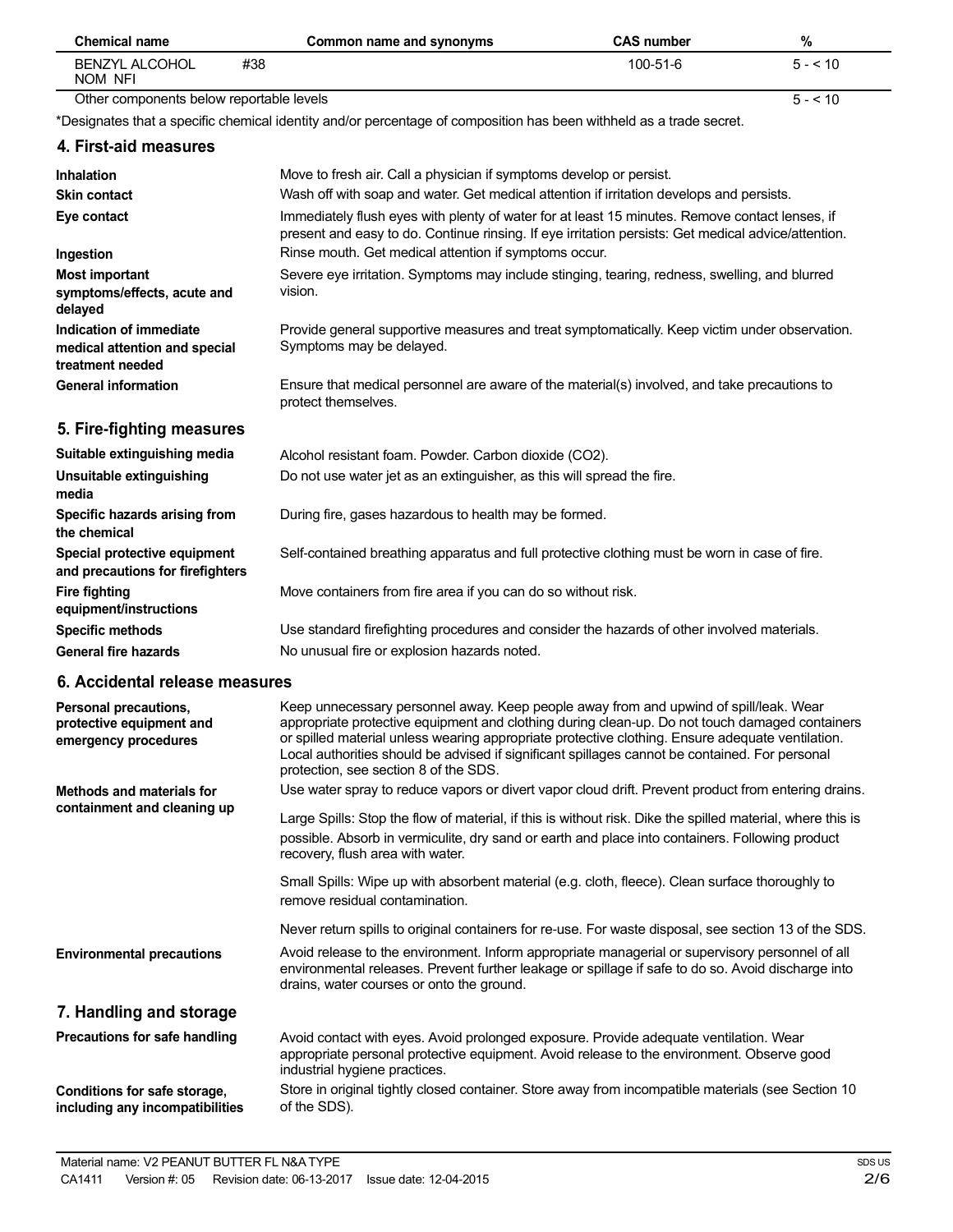# **8. Exposure controls/personal protection**

#### **Occupational exposure limits**

The following constituents are the only constituents of the product which have a PEL, TLV or other recommended exposure limit. At this time, the other constituents have no known exposure limits.

|                                                             | US. Workplace Environmental Exposure Level (WEEL) Guides                                                                                                                                                                                                                                                                                                                                                                           |            |          |
|-------------------------------------------------------------|------------------------------------------------------------------------------------------------------------------------------------------------------------------------------------------------------------------------------------------------------------------------------------------------------------------------------------------------------------------------------------------------------------------------------------|------------|----------|
| <b>Components</b>                                           | Type                                                                                                                                                                                                                                                                                                                                                                                                                               | Value      | Form     |
| <b>BENZYL ALCOHOL</b><br>#38 NOM NFI (CAS<br>$100 - 51 - 6$ | <b>TWA</b>                                                                                                                                                                                                                                                                                                                                                                                                                         | 44.2 mg/m3 |          |
|                                                             |                                                                                                                                                                                                                                                                                                                                                                                                                                    | 10 ppm     |          |
| PROPYLENE GLYCOL<br>NOM NFI (CAS 57-55-6)                   | <b>TWA</b>                                                                                                                                                                                                                                                                                                                                                                                                                         | 10 $mg/m3$ | Aerosol. |
| VANILLIN #234 (CAS<br>$121 - 33 - 5$                        | <b>TWA</b>                                                                                                                                                                                                                                                                                                                                                                                                                         | 10 $mg/m3$ |          |
| <b>Biological limit values</b>                              | No biological exposure limits noted for the ingredient(s).                                                                                                                                                                                                                                                                                                                                                                         |            |          |
| Appropriate engineering<br>controls                         | Good general ventilation (typically 10 air changes per hour) should be used. Ventilation rates<br>should be matched to conditions. If applicable, use process enclosures, local exhaust ventilation,<br>or other engineering controls to maintain airborne levels below recommended exposure limits. If<br>exposure limits have not been established, maintain airborne levels to an acceptable level. Provide<br>eyewash station. |            |          |
|                                                             | Individual protection measures, such as personal protective equipment                                                                                                                                                                                                                                                                                                                                                              |            |          |
| Eye/face protection                                         | Wear safety glasses with side shields (or goggles).                                                                                                                                                                                                                                                                                                                                                                                |            |          |
| <b>Skin protection</b>                                      |                                                                                                                                                                                                                                                                                                                                                                                                                                    |            |          |
| <b>Hand protection</b>                                      | Wear appropriate chemical resistant gloves.                                                                                                                                                                                                                                                                                                                                                                                        |            |          |
| <b>Other</b>                                                | Wear suitable protective clothing.                                                                                                                                                                                                                                                                                                                                                                                                 |            |          |
| <b>Respiratory protection</b>                               | In case of insufficient ventilation, wear suitable respiratory equipment.                                                                                                                                                                                                                                                                                                                                                          |            |          |
| <b>Thermal hazards</b>                                      | Wear appropriate thermal protective clothing, when necessary.                                                                                                                                                                                                                                                                                                                                                                      |            |          |
| <b>General hygiene</b><br>considerations                    | Always observe good personal hygiene measures, such as washing after handling the material<br>and before eating, drinking, and/or smoking. Routinely wash work clothing and protective<br>equipment to remove contaminants.                                                                                                                                                                                                        |            |          |
|                                                             |                                                                                                                                                                                                                                                                                                                                                                                                                                    |            |          |

### **9. Physical and chemical properties**

| Appearance                                   |                                               |
|----------------------------------------------|-----------------------------------------------|
| <b>Physical state</b>                        | Liquid.                                       |
| Form                                         | Liquid.                                       |
| Color                                        | Not available.                                |
| Odor                                         | Not available.                                |
| Odor threshold                               | Not available.                                |
| рH                                           | Not available.                                |
| Melting point/freezing point                 | -74.2 $\degree$ F (-59 $\degree$ C) estimated |
| Initial boiling point and boiling<br>range   | 370.76 °F (188.2 °C) estimated                |
| Flash point                                  | 159.4 °F (70.8 °C)                            |
| <b>Evaporation rate</b>                      | Not available.                                |
| Flammability (solid, gas)                    | Not applicable.                               |
| Upper/lower flammability or explosive limits |                                               |
| <b>Flammability limit - lower</b><br>$(\% )$ | Not available.                                |
| <b>Flammability limit - upper</b><br>$(\% )$ | Not available.                                |
| <b>Explosive limit - lower (%)</b>           | Not available.                                |
| Explosive limit - upper (%)                  | Not available.                                |
| Vapor pressure                               | 0.12 hPa estimated                            |
| Vapor density                                | Not available.                                |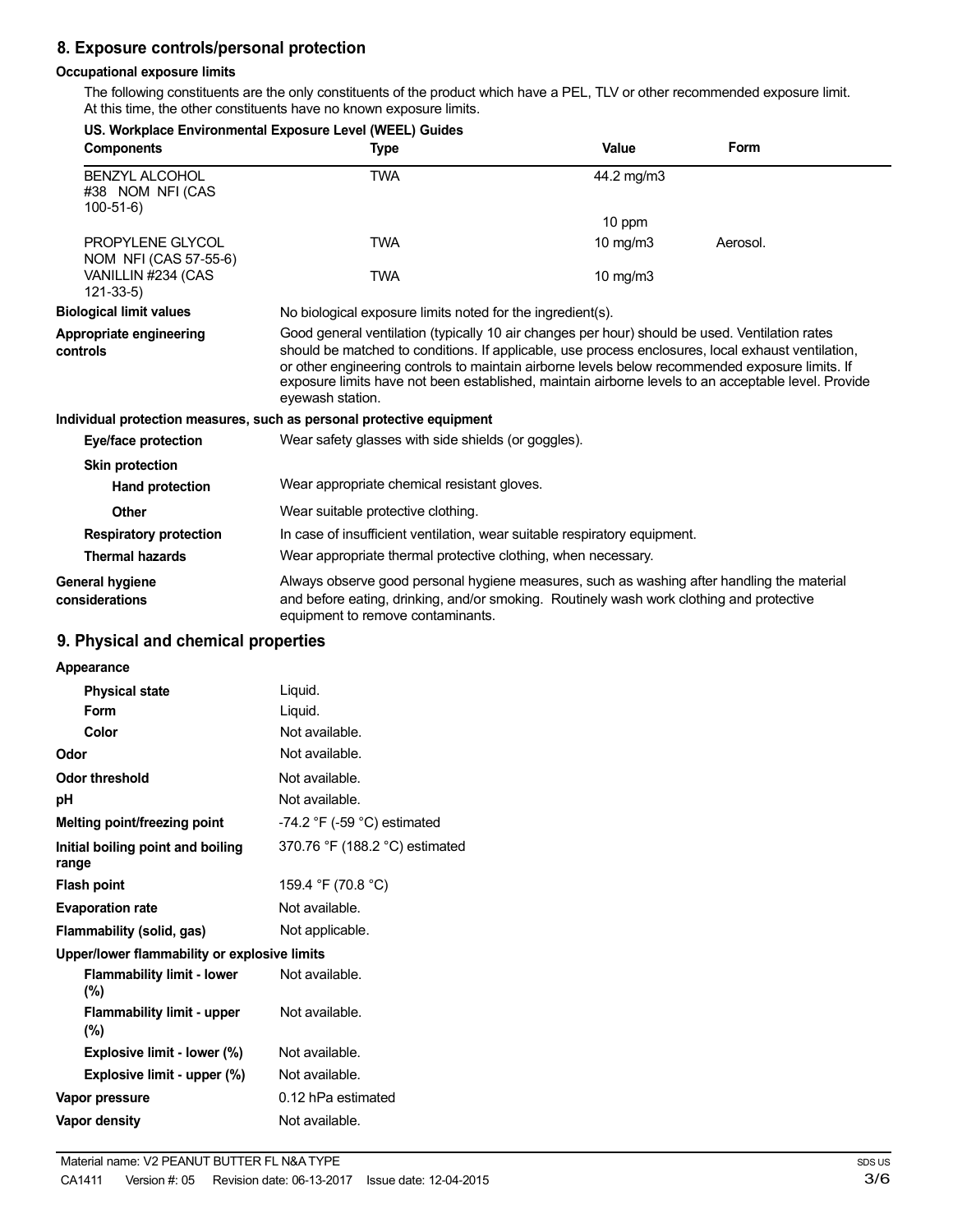| <b>Relative density</b>                           | Not available.                                                                                |
|---------------------------------------------------|-----------------------------------------------------------------------------------------------|
| Solubility(ies)                                   |                                                                                               |
| Solubility (water)                                | Not available.                                                                                |
| <b>Partition coefficient</b><br>(n-octanol/water) | Not available.                                                                                |
| <b>Auto-ignition temperature</b>                  | 700 °F (371.11 °C) estimated                                                                  |
| <b>Decomposition temperature</b>                  | Not available.                                                                                |
| <b>Viscosity</b>                                  | Not available.                                                                                |
| <b>Other information</b>                          |                                                                                               |
| <b>Explosive properties</b>                       | Not explosive.                                                                                |
| <b>Flammability class</b>                         | Combustible IIIA estimated                                                                    |
| <b>Oxidizing properties</b>                       | Not oxidizing.                                                                                |
| <b>Refractive index</b>                           | 1.4549 - 1.4849                                                                               |
| <b>Specific gravity</b>                           | $1.07 - 1.1$                                                                                  |
| 10. Stability and reactivity                      |                                                                                               |
| <b>Reactivity</b>                                 | The product is stable and non-reactive under normal conditions of use, storage and transport. |
| <b>Chemical stability</b>                         | Material is stable under normal conditions.                                                   |
| Possibility of hazardous<br>reactions             | No dangerous reaction known under conditions of normal use.                                   |
| <b>Conditions to avoid</b>                        | Avoid temperatures exceeding the flash point. Contact with incompatible materials.            |
| Incompatible materials                            | Strong oxidizing agents.                                                                      |
| <b>Hazardous decomposition</b>                    | No hazardous decomposition products are known.                                                |

# **11. Toxicological information**

#### **Information on likely routes of exposure**

| <b>Inhalation</b>                                                                  | Prolonged inhalation may be harmful.                                                                     |
|------------------------------------------------------------------------------------|----------------------------------------------------------------------------------------------------------|
| <b>Skin contact</b>                                                                | No adverse effects due to skin contact are expected.                                                     |
| Eye contact                                                                        | Causes serious eye irritation.                                                                           |
| <b>Ingestion</b>                                                                   | Expected to be a low ingestion hazard.                                                                   |
| Symptoms related to the<br>physical, chemical and<br>toxicological characteristics | Severe eye irritation. Symptoms may include stinging, tearing, redness, swelling, and blurred<br>vision. |

#### **Information on toxicological effects**

#### **Acute toxicity**

**products**

| <b>Components</b>                    | <b>Species</b>                                                               | <b>Test Results</b>                                                                      |  |
|--------------------------------------|------------------------------------------------------------------------------|------------------------------------------------------------------------------------------|--|
| <b>BENZYL ALCOHOL</b>                | NOM NFI (CAS 100-51-6)<br>#38                                                |                                                                                          |  |
| <b>Acute</b>                         |                                                                              |                                                                                          |  |
| Oral                                 |                                                                              |                                                                                          |  |
| LD50                                 | Rat                                                                          | 1230 - 3100 mg/kg                                                                        |  |
|                                      | * Estimates for product may be based on additional component data not shown. |                                                                                          |  |
| <b>Skin corrosion/irritation</b>     |                                                                              | Prolonged skin contact may cause temporary irritation.                                   |  |
| Serious eye damage/eye<br>irritation |                                                                              | Causes serious eye irritation.                                                           |  |
| Respiratory or skin sensitization    |                                                                              |                                                                                          |  |
| <b>Respiratory sensitization</b>     | Not a respiratory sensitizer.                                                |                                                                                          |  |
| <b>Skin sensitization</b>            |                                                                              | This product is not expected to cause skin sensitization.                                |  |
| Germ cell mutagenicity               | mutagenic or genotoxic.                                                      | No data available to indicate product or any components present at greater than 0.1% are |  |
| Carcinogenicity                      | Not classifiable as to carcinogenicity to humans.                            |                                                                                          |  |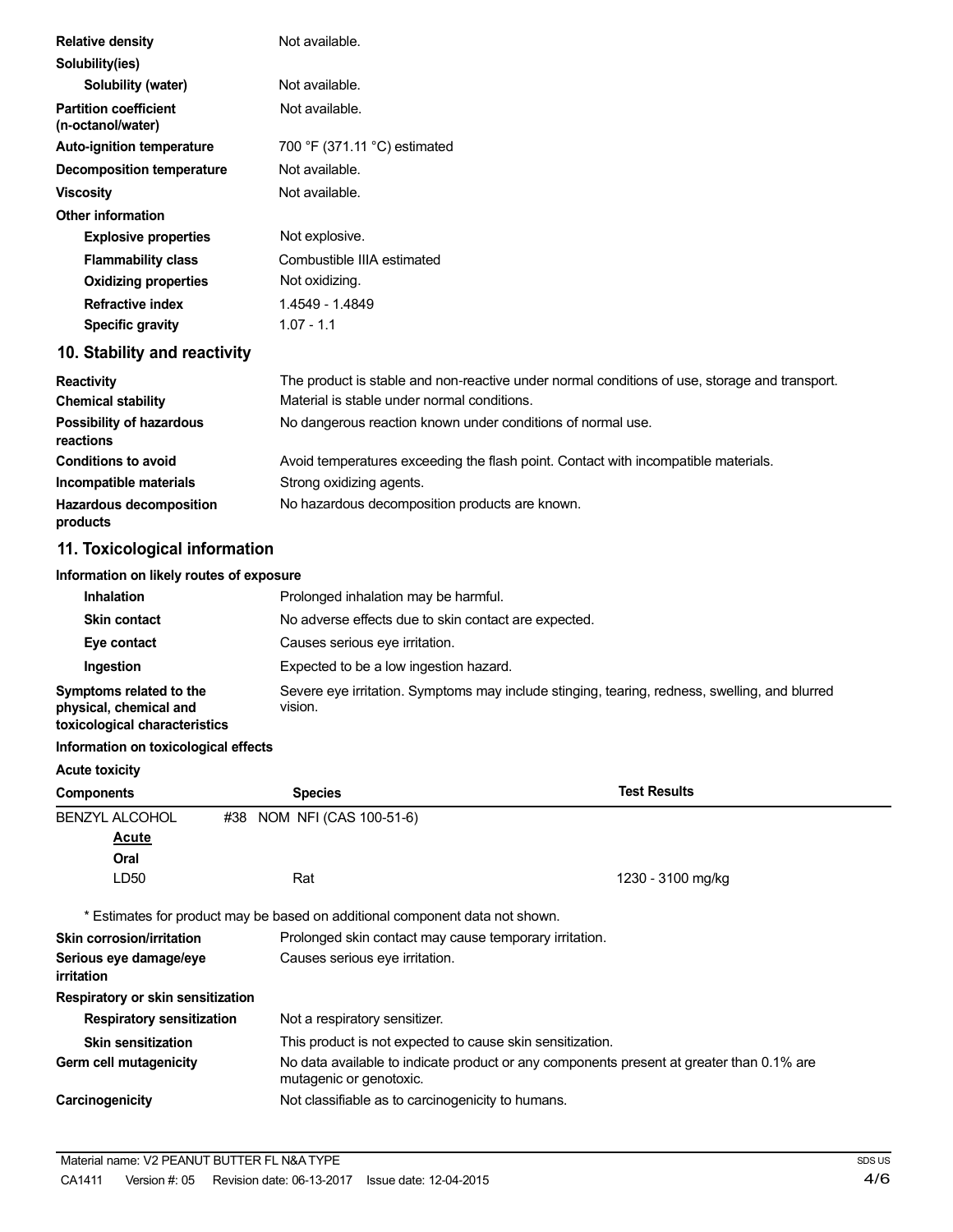| <b>IARC Monographs. Overall Evaluation of Carcinogenicity</b>              |                                      |                                                                                                                                                                                                                                                                                                                                                   |  |
|----------------------------------------------------------------------------|--------------------------------------|---------------------------------------------------------------------------------------------------------------------------------------------------------------------------------------------------------------------------------------------------------------------------------------------------------------------------------------------------|--|
| Not listed.                                                                |                                      |                                                                                                                                                                                                                                                                                                                                                   |  |
| OSHA Specifically Regulated Substances (29 CFR 1910.1001-1050)             |                                      |                                                                                                                                                                                                                                                                                                                                                   |  |
| Not regulated.                                                             |                                      |                                                                                                                                                                                                                                                                                                                                                   |  |
| US. National Toxicology Program (NTP) Report on Carcinogens<br>Not listed. |                                      |                                                                                                                                                                                                                                                                                                                                                   |  |
| <b>Reproductive toxicity</b>                                               |                                      |                                                                                                                                                                                                                                                                                                                                                   |  |
|                                                                            | Not classified.                      | This product is not expected to cause reproductive or developmental effects.                                                                                                                                                                                                                                                                      |  |
| Specific target organ toxicity -<br>single exposure                        |                                      |                                                                                                                                                                                                                                                                                                                                                   |  |
| Specific target organ toxicity -<br>repeated exposure                      | Not classified.                      |                                                                                                                                                                                                                                                                                                                                                   |  |
| <b>Aspiration hazard</b>                                                   | Not an aspiration hazard.            |                                                                                                                                                                                                                                                                                                                                                   |  |
| <b>Chronic effects</b>                                                     | Prolonged inhalation may be harmful. |                                                                                                                                                                                                                                                                                                                                                   |  |
| 12. Ecological information                                                 |                                      |                                                                                                                                                                                                                                                                                                                                                   |  |
| <b>Ecotoxicity</b>                                                         | Harmful to aquatic life.             |                                                                                                                                                                                                                                                                                                                                                   |  |
| Persistence and degradability                                              |                                      |                                                                                                                                                                                                                                                                                                                                                   |  |
| <b>Bioaccumulative potential</b>                                           |                                      |                                                                                                                                                                                                                                                                                                                                                   |  |
| Partition coefficient n-octanol / water (log Kow)                          |                                      |                                                                                                                                                                                                                                                                                                                                                   |  |
| <b>BENZYL ALCOHOL</b>                                                      | #38 NOM NFI                          | 1.1                                                                                                                                                                                                                                                                                                                                               |  |
| PROPYLENE GLYCOL<br>VANILLIN #234                                          | NOM NFI                              | $-0.92$<br>1.37                                                                                                                                                                                                                                                                                                                                   |  |
| <b>Mobility in soil</b>                                                    | No data available.                   |                                                                                                                                                                                                                                                                                                                                                   |  |
| Other adverse effects                                                      |                                      | No other adverse environmental effects (e.g. ozone depletion, photochemical ozone creation                                                                                                                                                                                                                                                        |  |
|                                                                            |                                      | potential, endocrine disruption, global warming potential) are expected from this component.                                                                                                                                                                                                                                                      |  |
| 13. Disposal considerations                                                |                                      |                                                                                                                                                                                                                                                                                                                                                   |  |
| <b>Disposal instructions</b>                                               |                                      | Collect and reclaim or dispose in sealed containers at licensed waste disposal site. Do not allow<br>this material to drain into sewers/water supplies. Do not contaminate ponds, waterways or ditches<br>with chemical or used container. Dispose of contents/container in accordance with<br>local/regional/national/international regulations. |  |
| Local disposal regulations                                                 |                                      | Dispose in accordance with all applicable regulations.                                                                                                                                                                                                                                                                                            |  |
| Hazardous waste code                                                       | disposal company.                    | The waste code should be assigned in discussion between the user, the producer and the waste                                                                                                                                                                                                                                                      |  |
| Waste from residues / unused<br>products                                   | Disposal instructions).              | Dispose of in accordance with local regulations. Empty containers or liners may retain some<br>product residues. This material and its container must be disposed of in a safe manner (see:                                                                                                                                                       |  |
| <b>Contaminated packaging</b>                                              |                                      | Since emptied containers may retain product residue, follow label warnings even after container is<br>emptied. Empty containers should be taken to an approved waste handling site for recycling or                                                                                                                                               |  |

#### **14. Transport information**

**DOT**

Not regulated as dangerous goods.

#### **IATA**

Not regulated as dangerous goods.

#### **IMDG**

Not regulated as dangerous goods.

**Transport in bulk according to Annex II of MARPOL 73/78 and the IBC Code**

#### **15. Regulatory information**

#### **US federal regulations**

This product is a "Hazardous Chemical" as defined by the OSHA Hazard Communication Standard, 29 CFR 1910.1200.

### **TSCA Section 12(b) Export Notification (40 CFR 707, Subpt. D)**

disposal.

Not established.

Not regulated.